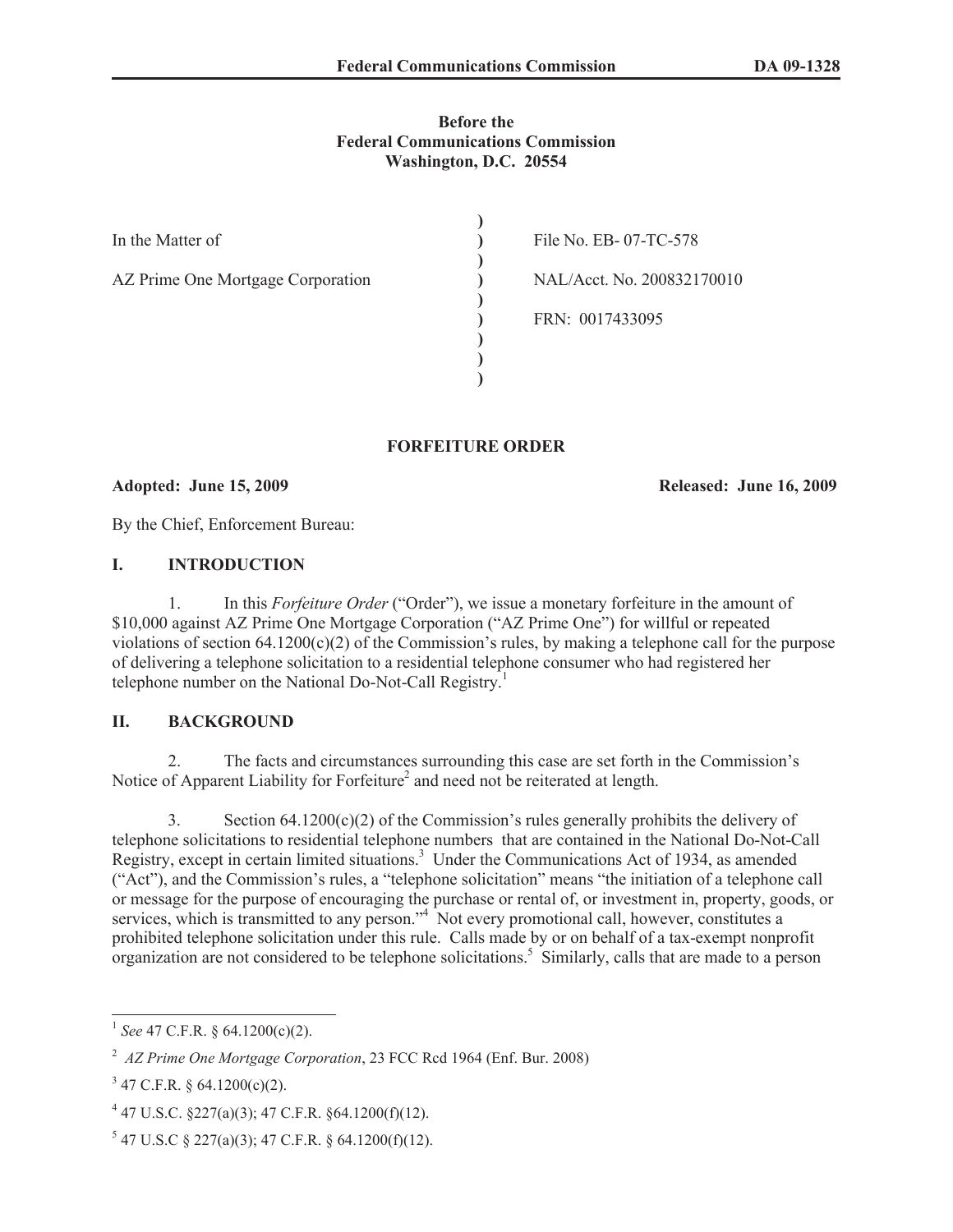who either has provided prior express invitation or permission to call<sup>6</sup> or has an established business relationship<sup>7</sup> with the caller are not considered to be telephone solicitations. In addition to these statutory exemptions, section 64.1200(c)(2)(iii) also permits telephone solicitations to National Do-Not-Call registrants in the limited situation in which the caller has a personal relationship with the called party.<sup>8</sup>

3. Entities making telephone solicitations must honor do-not-call registrations no later than 31 days after a number is placed on the National Do-Not-Call Registry,<sup>9</sup> and for a period of no less than five years. To accomplish this, section  $64.1200(c)(2)(i)(D)$  requires entities making telephone solicitations to use a version of the National Do-Not-Call Registry obtained no more than 31 days before any telephone solicitation is made, and to document this process. An entity that does not claim one of the exemptions set forth above is not liable for calling a telephone number on the National Do-Not-Call Registry only if it is able to demonstrate both that it has fully complied with the Commission's standards governing use of the National Do-Not-Call Registry as set out in section  $64.1200(c)(2)(i)(A)$ -(E) of the rules, *and* that the particular telephone solicitation call was the result of specific error.<sup>10</sup>

4. In order to comply with the Commission's standards, a person or entity initiating a telephone solicitation must first demonstrate that, as part of its routine business practice it has: (1) established and implemented written procedures to comply with the do-not-call rules; (2) trained its personnel, and any entity assisting in its compliance, in the procedures established pursuant to the do-notcall rules; (3) maintained and recorded a list of telephone numbers the seller may not contact; (4) used a process to prevent telemarketing to any telephone number on any list established pursuant to the do-notcall rules employing a version of the National Do-Not-Call Registry obtained from the administrator of the Registry within a designated time frame, and has maintained records documenting this process; and (5) used a process to ensure that it does not sell, rent, lease, purchase, or use the Registry for any purpose except national do-not-call compliance, and that it has purchased access to the Registry from the Registry administrator without participating in any cost sharing arrangement with any other entity. We reiterate,

<sup>8</sup> The term "personal relationship" means "any family member, friend, or acquaintance of the telemarketer making the call."  $47$  C.F.R. § 64.1200(f)(14).

 $^{10}$  47 C.F.R. §64.1200(c0(2)(1)(A)-(E).

<sup>&</sup>lt;sup>6</sup> Section 64.1200(c)(2)(ii) of our rules requires that prior express invitation or permission "must be evidenced by a signed, written agreement between the consumer and seller which states that the consumer agrees to be contacted by this seller and includes the telephone number to which the calls may be placed."  $47 \text{ C.F.R.}$   $\& 64.1200(c)(2)(ii)$ .

<sup>&</sup>lt;sup>7</sup> For do-not-call purposes, the term "established business relationship" means "a prior or existing relationship formed by a voluntary two-way communication between a person or entity and a residential subscriber with or without an exchange of consideration, on the basis of the subscriber's purchase or transaction with the entity within the eighteen (18) months immediately preceding the date of the telephone call or on the basis of the subscriber's inquiry or application regarding products or services offered by the entity within the three months immediately preceding the date of the call, which relationship has not been previously terminated by either party." 47 C.F.R. §  $64.1200(f)(4)$ . The established business relationship exception does not apply when a telephone subscriber has made a company-specific do-not-call request. A company-specific do-not-call request terminates an established business relationship for telemarketing purposes even if the requester continues to do business with the company. 47 C.F.R. § 64.1200(f)(4)(i); *see also Rules and Regulations Implementing the Telephone Consumer Protection Act of 1991,* Report and Order, 18 FCC Rcd 14014, 14070, para. 96 (2003); *Rules and Regulations Implementing the Telephone Consumer Protection Act of 1991,* Report and Order, 7 FCC Rcd 8752, 8766 n.47, 8770 n.63 (1992); *see also* H.R. Rep. 102-317, 1st Sess., 102nd Cong. at 15 (1991); *Charvat v. Dispatch Consumer Services, Inc.,* 95 Ohio St. 3d 505, 769 N.E.2d 829 (2002).

<sup>9</sup> The 31-day requirement applies to telephone solicitations made on or after January 1, 2005. *Rules and Regulations Implementing the Telephone Consumer Protection Act of 1991,* Order, 19 FCC Rcd 19215 (2004). Previously, the Commission's rules provided that do-not-call registrations had to be honored within 3 months. *Rules and Regulations Implementing the Telephone Consumer Protection Act of 1991,* Report and Order, 18 FCC Rcd 14014, 14040, para. 38 (2003). The 3-month provision applied to telephone solicitations made before January 1, 2005.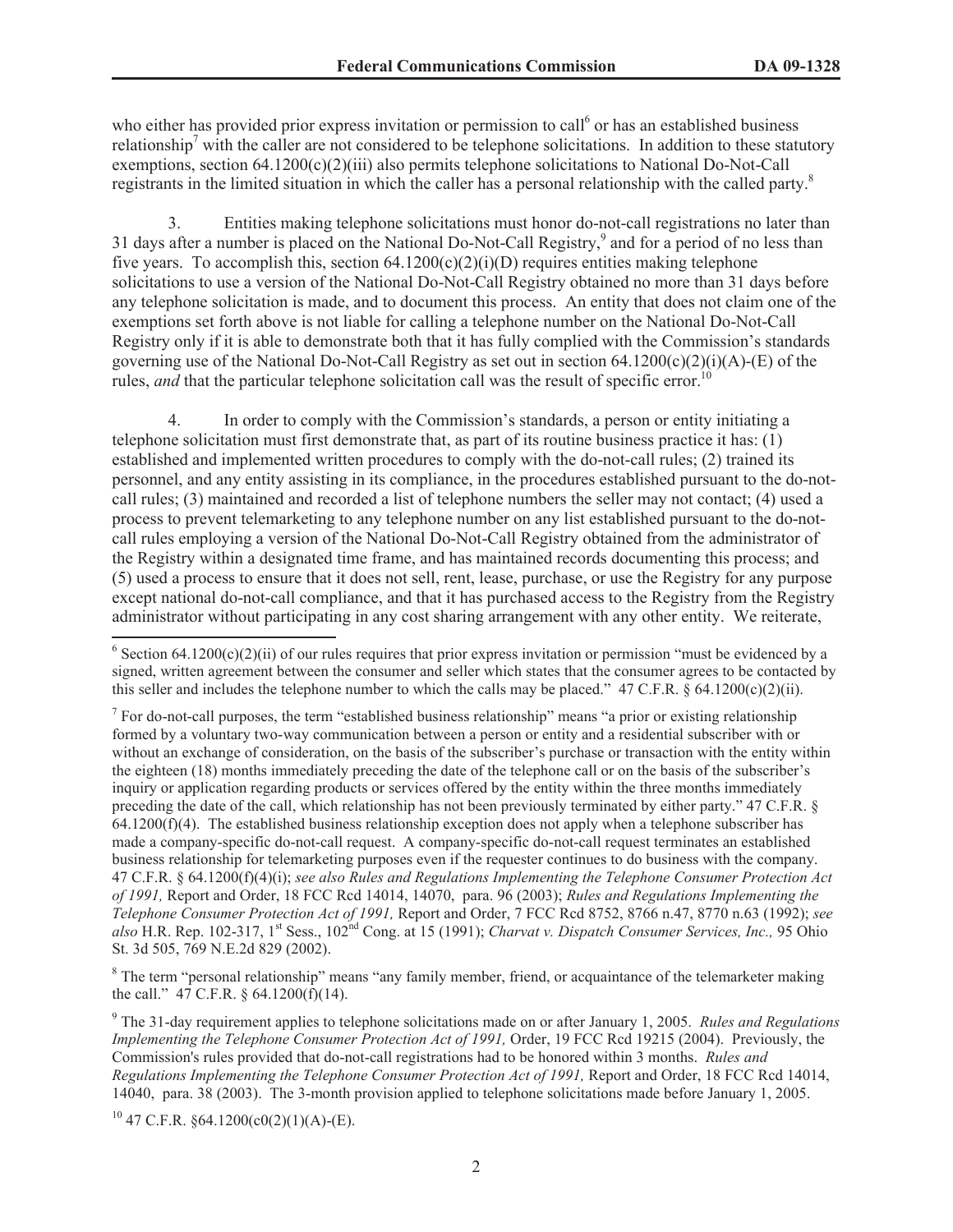however, that the "safe harbor" from liability only applies if such person or entity is able to show that the particular violative calls made in spite of adherence to the enumerated do-not-call procedures were the result of specific error.

5. On February 28, 2007, in response to a consumer complaint alleging that AZ Prime One had made a telephone call for the purpose of delivering telephone solicitations to a residential telephone consumer who had registered a telephone number on the National Do-Not-Call Registry, the Bureau issued a citation<sup>11</sup> to AZ Prime One, pursuant to section 503(b)(5) of the Act.<sup>12</sup> The Bureau cited AZ Prime One for delivering one or more telephone solicitations to residential telephone consumers who had registered their telephone numbers on the National Do-Not-Call Registry, in violation of section  $64.1200(c)(2)$  of the Commission's rules. The citation warned AZ Prime One that subsequent violations could result in the imposition of monetary forfeitures of up to \$11,000 per violation, and included a copy of the consumer complaint that formed the basis of the citation.<sup>13</sup> The citation informed AZ Prime One that within 30 days of the date of the citation, it could either request an interview with Commission staff, or could provide a written statement responding to the citation. AZ Prime One did not request an interview or otherwise respond to the citation.

6. Following the issuance of the citation, the Commission received at least one complaint from a consumer alleging that AZ Prime One had delivered telephone solicitations to a residential telephone consumer who had registered a telephone number on the National Do-Not-Call Registry. The solicitations were for mortgage loans and refinancing. This violation, which occurred after the Bureau's citation, resulted in the issuance of a Notice of Apparent Liability for Forfeiture against AZ Prime One on February 15, 2008 in the amount of \$10,000.<sup>14</sup> The *NAL* ordered AZ Prime One to either pay the proposed forfeiture amount within thirty (30) days or submit evidence or arguments in response to the *NAL* to show that no forfeiture should be imposed or that some lesser amount should be assessed. AZ Prime One did not respond to the *NAL* or pay the proposed forfeiture amount.

## **III. DISCUSSION**

7. Section 503(b) of the Act authorizes the Commission to assess a forfeiture for each violation of the Act or of any rule, regulation, or order issued by the Commission under the Act by a noncommon carrier or other entity not specifically designated in section 503 of the Act. The maximum penalty for such a violation is \$11,000 for a violation occurring before September 2, 2008, and \$16,000 for a violation occurring on or after September 2, 2008.<sup>15</sup> In exercising such authority, we are to take into

<sup>&</sup>lt;sup>11</sup> Citation from Kurt A. Schroeder, Deputy Chief, Telecommunications Consumers Division, Enforcement Bureau, File No. EB-07-TC-578, issued to AZ Prime One Mortgage Company on February 28, 2007.

<sup>&</sup>lt;sup>12</sup> *See* 47 U.S.C. § 503(b)(5) (authorizing the Commission to issue citations to persons who do not hold a license, permit, certificate or other authorization issued by the Commission or an applicant for any of those listed instrumentalities for violations of the Act or of the Commission's rules and orders).

<sup>&</sup>lt;sup>13</sup> Commission staff mailed the citation to AZ Prime One Mortgage Company, Attn: Brian Ramsey, President, 7145 East 1<sup>st</sup> Street, Scottsdale, Arizona 85251-5307.

<sup>14</sup> *See* n.2 *supra; see also* 47 U.S.C. § 503(b)(1).

<sup>&</sup>lt;sup>15</sup> Section 503(b)(2)(C) provides for forfeitures of up to \$10,000 for each violation in cases not covered by subparagraph (A) or (B), which address forfeitures for violations by licensees and common carriers, among others. *See* 47 U.S.C. § 503(b). In accordance with the inflation adjustment requirements contained in the Debt Collection Improvement Act of 1996, Pub. L. 104-134, Sec. 31001, 110 Stat. 1321, the Commission implemented an increase of the maximum statutory forfeiture under section 503(b)(2)(C) first to \$11,000 and more recently to \$16,000. *See* 47 C.F.R. §1.80(b)(3); *Amendment of Section 1.80 of the Commission's Rules and Adjustment of Forfeiture Maxima to Reflect Inflation*, 15 FCC Rcd 18221 (2000)(forfeiture maximum for this type of violator set at \$11,000); *Amendment of Section 1.80(b) of the Commission's Rules and Adjustment of Forfeiture Maxima to Reflect Inflation*, (continued....)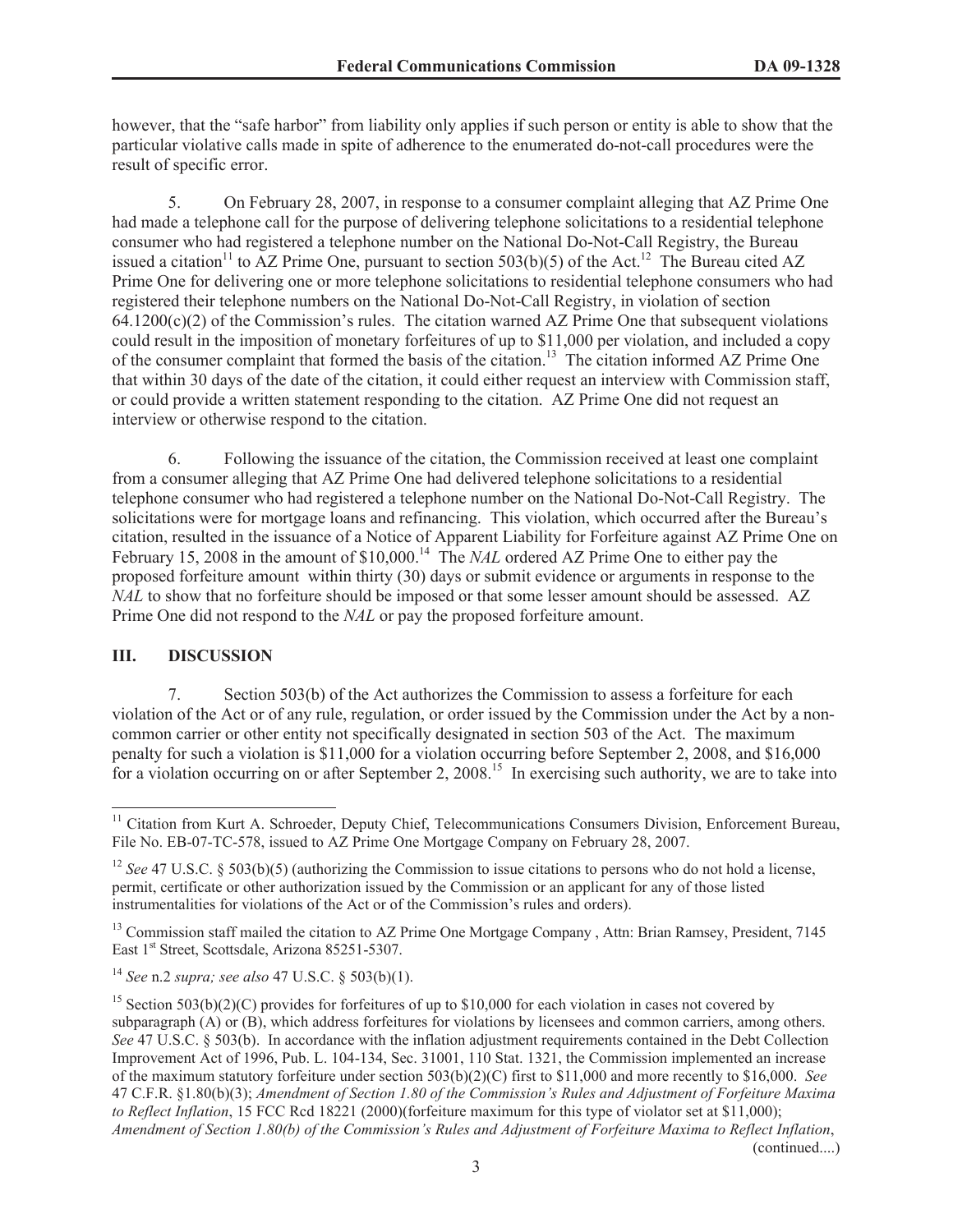account "the nature, circumstances, extent, and gravity of the violation and, with respect to the violator, the degree of culpability, any history of prior offenses, ability to pay, and such other matters as justice may require."<sup>16</sup>

8. Although the *Commission's Forfeiture Policy Statement* does not establish a base forfeiture amount for violating the prohibition on making telephone solicitations to customers who have registered on the National Do-Not-Call Registry,<sup>17</sup> the Commission has found that a national do-not-call violation implicates the same concern as a violation of the company specific do-not-call rules and, accordingly, justifies the application of the \$10,000 base amount that the Commission previously proposed for company specific do-not call violations.<sup>18</sup> We apply that base amount to the apparent violation.

9. AZ Prime One did not respond to the NAL or pay the proposed forfeiture amount. AZ Prime One has failed to identify facts or circumstances to persuade us that there is a basis for modifying the proposed forfeiture, and we are not aware of any further mitigating circumstances sufficient to warrant a reduction of the forfeiture penalty. For these reasons, and based on the information before us, we hereby impose a total forfeiture of \$10,000 for AZ Prime One willful or repeated violation of section 227 of the Act and the Commission's related rules and orders, as set forth in the *NAL*.

# **IV. ORDERING CLAUSES**

10. Accordingly, IT IS ORDERED, pursuant to section 503(b) of the Communications Act of 1934, as amended, 47 U.S.C.  $\S$  503(b), and section 1.80(f)(4) of the Commission's rules, 47 C.F.R. § 1.80(f)(4), and under authority delegated by sections 0.111 and 0.311 of the Commission's rules, 47 C.F.R. §§ 0.111, 0.311, that AZ Prime One Mortgage Corporation IS LIABLE FOR A MONETARY FORFEITURE to the United States Government the sum of \$10,000 for willfully and repeatedly violating section  $227(b)(1)(c)$  of the Communications Act, 47 U.S.C. § 227(b)(1)(c), section 64.1200(a)(3) of the Commission's rules,  $47 \text{ C.F.R. }$   $\frac{64.1200(a)(3)}{a}$ , and the related orders as described in the paragraphs above.

11. Payment of the forfeiture shall be made in the manner provided for in section 1.80 of the Commission's rules within thirty (30) days of the release of this Order. If the forfeiture is not paid within the period specified, the case may be referred to the Department of Justice for collection pursuant to section  $504(a)$  of the Act.<sup>19</sup> Payment of the forfeiture must be made by check or similar instrument, payable to the order of the Federal Communications Commission. The payment must include the NAL/Account Number and FRN Number referenced above. Payment by check or money order may be

 $19$  47 U.S.C. § 504(a).

<sup>(...</sup>continued from previous page)

<sup>19</sup> FCC Rcd 10945 (2004) (amendment of section 1.80(b) to reflect inflation left the forfeiture maximum for this type of violator at \$11,000); *Amendment of Section 1.80(b) of the Commission's Rules, Adjustment of Forfeiture Maxima to Reflect Inflation,* 23 FCC Rcd 9845 (2008) (amendment of section 1.80(b) to reflect inflation increased the forfeiture maximum for this type of violator to \$16,000).

<sup>16</sup> *See* 47 U.S.C. § 503(b)(2)(D); *see also The Commission's Forfeiture Policy Statement and Amendment of Section 1.80 of the Rules to Incorporate the Forfeiture Guidelines, Report and Order*, 12 FCC Rcd 17087, 17100-01 para. 27 (1997) (*Forfeiture Policy Statement*), *recon. denied*, 15 FCC Rcd 303 (1999).

<sup>17</sup> *The Commission's Forfeiture Policy Statement and Amendment of Section 1.80 of the Rules to Incorporate the Forfeiture Guidelines, Report and Order,* 12 FCC Rcd 17087 (1997), *recon. denied,* 15 FCC Rcd 303 (1999) (*Forfeiture Policy Statement*).

<sup>18</sup> *Dynasty Mortgage, LLC*, Order of Forfeiture, 22 FCC Rcd 9453, 9469, para. 43 (2007).